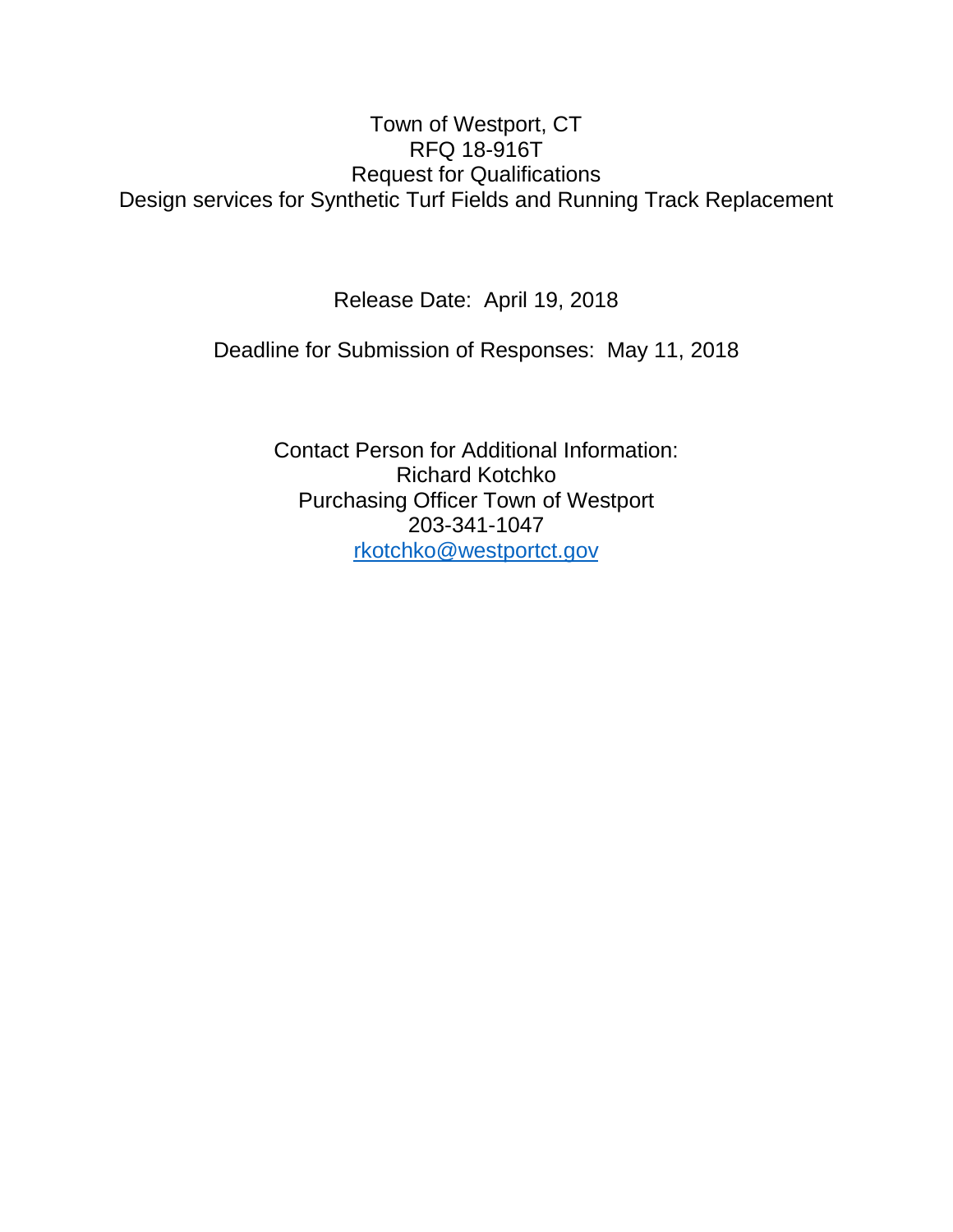## **1. OVERVIEW OF PROJECT**

The Town of Westport (the "Town") is seeking responses from qualified firms for engineering design services for the replacement of four (4) synthetic turf fields and the replacement of one (1) running track.

| Facility                                                          | Location                              | Age      | Usage                                                                           |  |
|-------------------------------------------------------------------|---------------------------------------|----------|---------------------------------------------------------------------------------|--|
| <b>Staples High</b><br><b>School Stadium</b><br>and Running Track | <b>Staples High</b><br>School         | 12 years | Football, Boys &<br>Girls Lacrosse,<br>Field Hockey,<br>Rugby, Running<br>Track |  |
| Wakeman B Field                                                   | Wakeman Park                          | 12 years | Soccer, Lacrosse                                                                |  |
| <b>Ginny Parker Field</b>                                         | <b>Staples High</b><br>School         | 11 years | Field Hockey, Girls<br>Lacrosse                                                 |  |
| <b>PJ Romano Field</b>                                            | Saugatuck<br><b>Elementary School</b> | 11 years | Football, Boys<br>Lacrosse                                                      |  |

The replacement of the Staples High School Stadium Field and Track and the replacement of the Wakeman B Field are scheduled for the summer of 2019 with the replacement of the Ginny Parker and PJ Romano Fields scheduled for either the summer of 2019 or 2020, depending on circumstances, cost and funding.

## **SCOPE OF SERVICES**

## PHASE I – Assessment, System Selection, Design Development and Bidding

The selected Consultant will perform, but not be limited to, the following basic services for all four (4) fields:

- 1. Meet with key staff of the Town and Board of Education to review and acquire necessary information regarding the use and the current condition of the fields.
- 2. Review, test as necessary, and document the current base conditions of each field.
- 3. Hire a health and safety expert with expertise in school ballfields who will provide an independent assessment of various infill products.
- 4. Provide an assessment of a variety of fabrics/systems including pros/cons of each and general related costs with each option.
- 5. Provide input on various types of infill as it pertains to any associated health risks and performance in Northeast conditions.
- 6. Present options and provide recommendation for system to be utilized.
- 7. Assist in the selection of the system that best meets the needs of each field.
- 8. Provide field specific recommendations.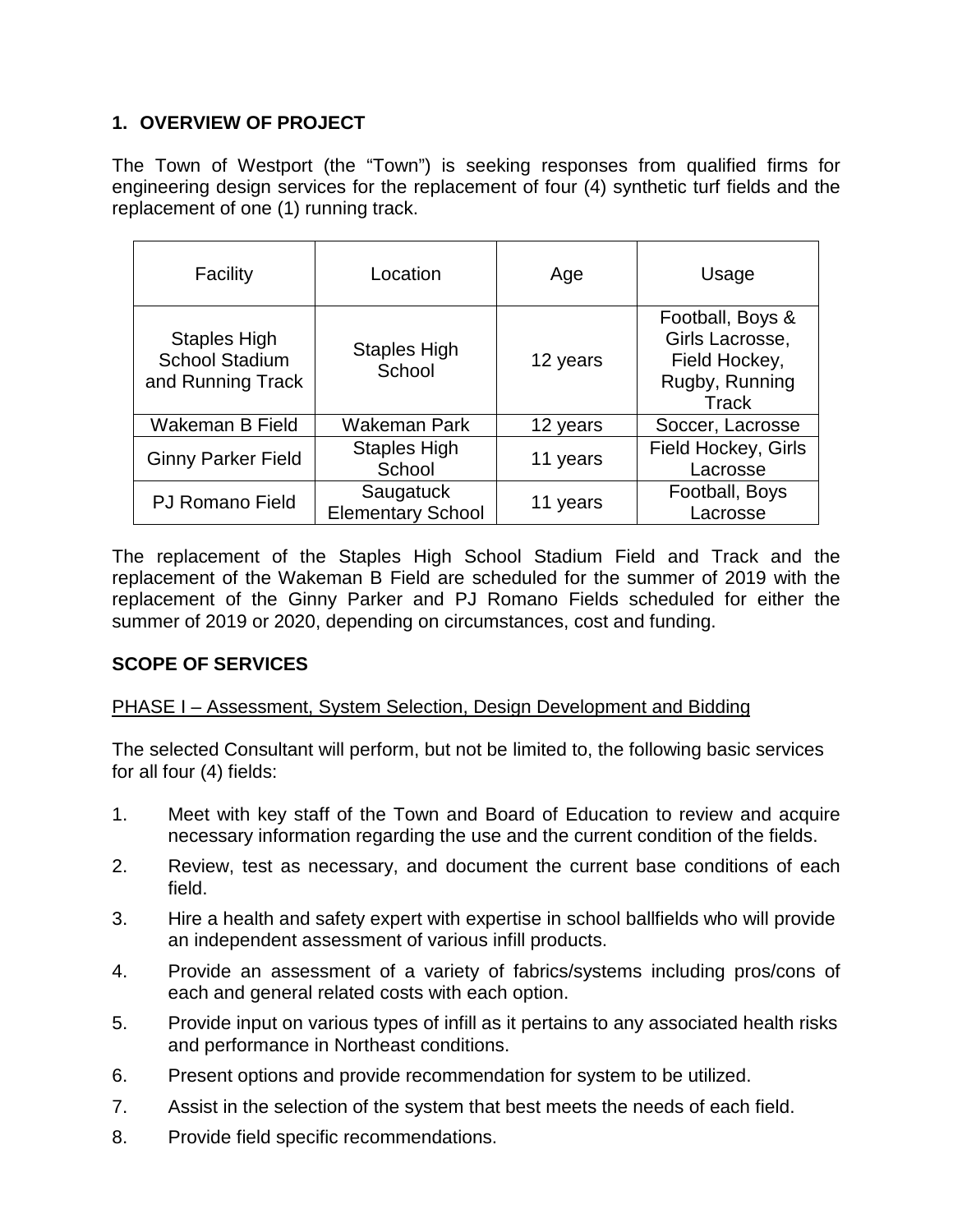- 9. Provide schematic design for field striping, logos, drainage improvements (if required) and any other site improvements.
- 10. Provide probable construction costs.
- 11. Prepare final plans and technical specifications.
- 12. Assist Town in review of construction bids and selection of contractor.

The selected Consultant will perform, but not be limited to, the following basic services for the replacement of the running track and fencing:

- 1. Meet with key staff of the Town and Board of Education to review and acquire necessary information regarding the use and the current condition of the fields.
- 2. Review, test as necessary, and document the current base conditions.
- 3. Recommend best material for running track surface.
- 4. Provide schematic design for lane striping and event markings.
- 5. Provide probable construction costs.
- 6. Prepare final plans and technical specifications.
- 7. Assist Town in review of construction bids and selection of contractor.

## PHASE I – Deliverables

- A. Topographic/existing conditions survey of the four fields
- B. Prepare a base map to be used as a basis of the project design
- C. Prepare a report summarizing various system options along with the potential costs and provide recommendations for turf, infill and shock pad systems (if necessary).
- D. Prepare a schematic design illustrating the layout of the field(s) striping, logos, drainage improvements (if required) and any other site improvements.
- E. Prepare final plans and technical specifications.
- F. Provide recommended staging plan for construction.
- G. Prepare a report (if necessary) that summarizes any unexpected cost impacts that exceed normal processes for field replacement.
- H. Provide recommended phasing of construction, particularly as it pertains to the Staples track and field.
- I. Your submitted cost for the project must be broken out by specific field and track.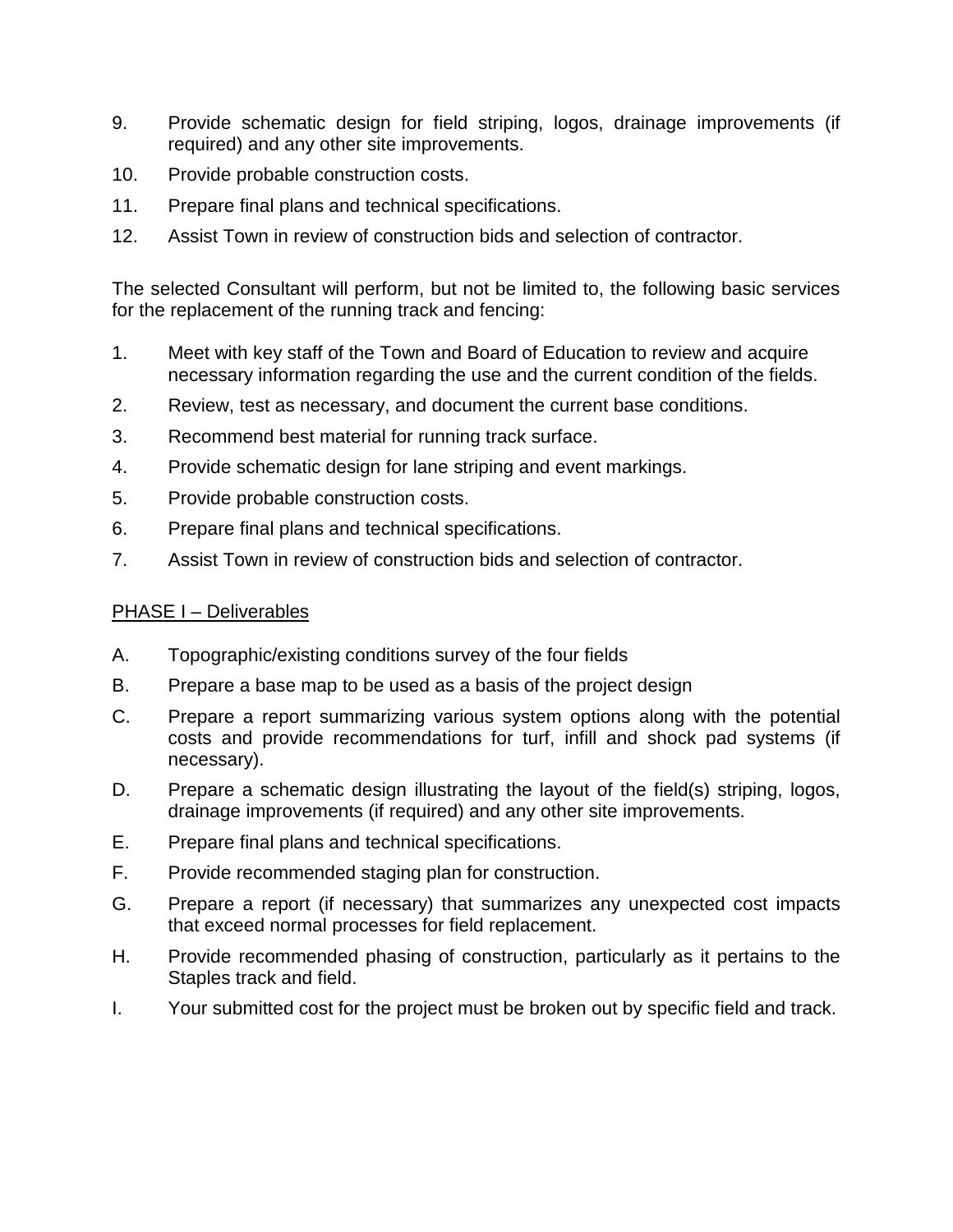Additional Information:

- Firms should factor into their cost 8 committee/board meeting/presentations, and quote an hourly rate by project member for any additional meetings required.
- The Town of Westport is exempt from paying any excise, transportation, and sales taxes imposed by the Federal Government and/or the State. Such taxes must not be included in prices.

#### PHASE II – Construction Engineering, Survey, and Inspection

Upon completion of Phase I, the Town may require none, some or all of the following services from the Consultant:

- 1. Under the general supervision of the Westport Town Engineer or his designee, perform Construction Engineering, Survey and Inspection of the project in accordance with the current standards.
- 2. Provide all construction survey work with the exception of that included in the construction contract to be done by the construction contractor.
- 3. Provide checking of all construction operations and layout staking performed by the contractor.
- 4. Provide inspection of all construction work, including work performed by the contractor.
- 5. Provide on and off the job testing and sampling of materials as may be necessary. All testing of materials to be performed by a NIST-NVLAP accredited Testing Agency.
- 6. Prepare and certify all construction orders, and all partial, monthly, and final construction contractor's pay estimates.
- 7. Maintain an ongoing revision of the contract plans to the facility "as-built", to be provided to the Town at project completion.
- 8. Conduct all other operations which become necessary to inspect properly the work of the construction contractor to determine compliance with the plans and specifications. All inspection personnel assigned either full time or part time to the project must be a Licensed Professional Engineer in Connecticut, or hold a NICET level 3 inspector certification.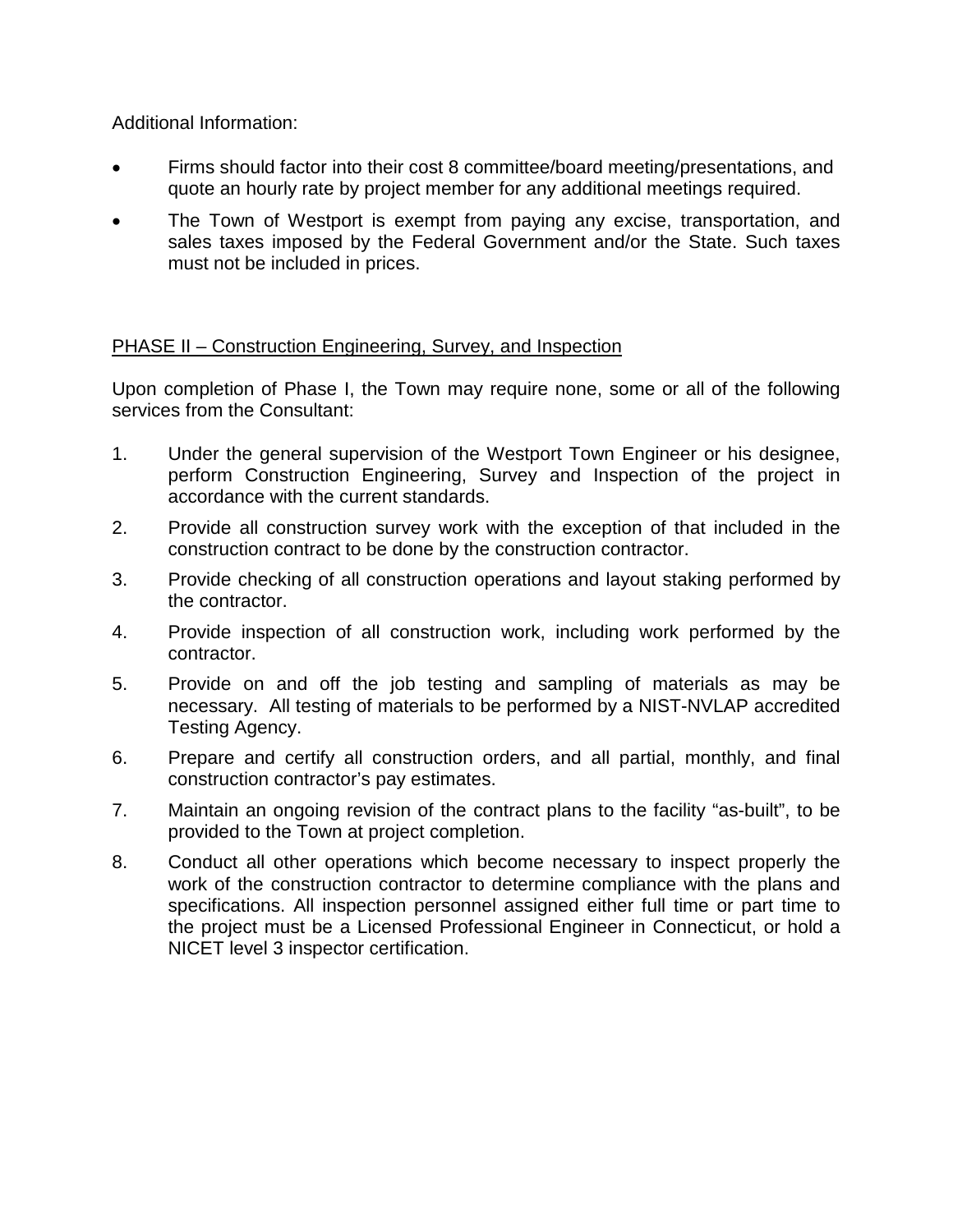## **2. MINIMUM QUALIFICATIONS**

In order to be considered for selection, Consultants must:

- Have particular experience and expertise in design of synthetic turf fields and running track replacement projects in the Northeast corridor.
- Demonstrate at least three (3) previous successful synthetic turf field replacements and three (3) previous successful running track replacements.
	- Demonstrate widespread knowledge and past experience in the design and construction of synthetic turf fields utilizing a variety of different infills, methods and systems.
	- Identify an individual project manager who has a Connecticut Professional Engineer license. The project manager must have had principal control over at least two previous similarly sized projects.
	- Have the various engineering and scientific disciplines (Civil Engineering, Structural Engineering, School and Recreational facility design, Surveying)
	- Have a minimum of five (5) years professional consulting/design experience in the area of synthetic turf fields and running track design and replacement.
	- Be a firm which can provide adequate support and personnel when necessary at critical times.
	- Include a list of key personnel, with descriptions of their roles and responsibilities, qualifications and experience within the firm's operating structure.
	- Include a statement that it maintains insurance policies meeting or exceeding the requirements indicated in Exhibit A and will furnish evidence of insurance to the Town upon request.
	- Include a statement that no conflict of interest issues would exist if contracted to perform these services, while under contract with the Town.

## **3. COMPANY BACKGROUND**

Consultants must provide a complete company profile. Information submitted shall include the following.

- Description of company ownership structure (professional corporation, sole proprietor, partnership, etc.).
- Corporations and limited liability companies must identify the state and date of incorporation/organization.
- Dun and Bradstreet number.
- Federal Tax Identification Number (EIN).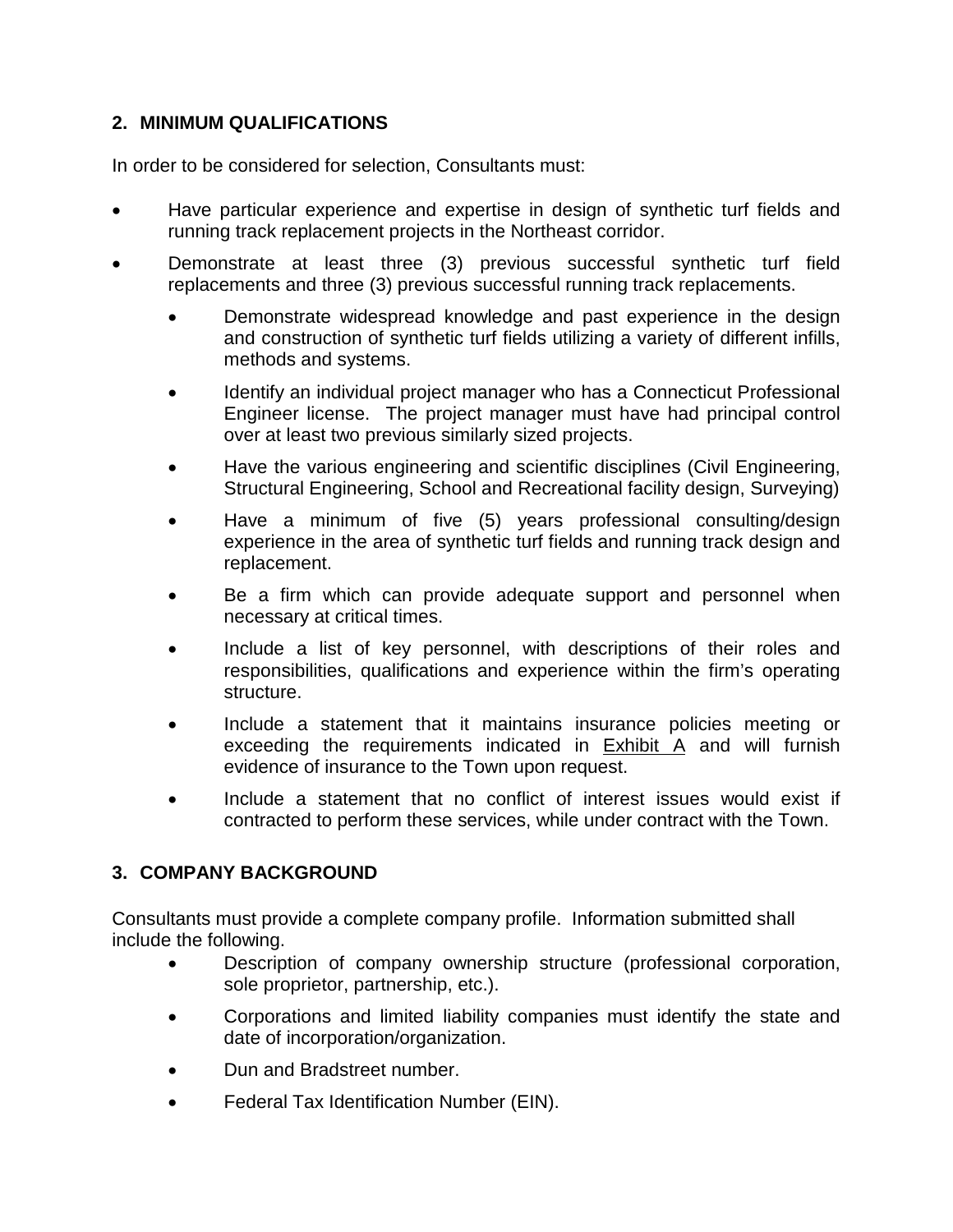- Description of any significant prior or ongoing contract failures (actual or alleged), contract breaches, any civil or criminal litigation or investigation pending which involves the Consultant or in which the Consultant has been judged guilty or liable.
- Location(s) of all company offices and location of the office that will provide the services described in this RFQ.
- Number of employees both locally and nationally.
- Location(s) from which employees will be assigned to the Project.
- Name, address and contact information of the project manager responsible for the Project.
- Names, addresses and contact information of all consultants and subcontractors who will be performing services in connection with the Project, including a brief description of their roles and responsibilities.
- Description of the Consultant's background/history and explanation as to why the Consultant is qualified to provide the services described in this RFQ.
- Length of time the Consultant has been providing services described in this RFQ to the public and/or private sector. Provide a brief description, including approximate number and geographic location of projects.
- Statement as to whether or not the Consultant has ever been engaged under contract by any Town agency. Provide a brief description of each engagement.
- A list of all proposed persons including consultants and subcontractors who will be assisting in the performance of the services who are currently employed or have ever been employed by the Town or Schools.
- Resumés of the project manager and key staff that will be responsible for performance of work on the Project.

## **4. REFERENCES**

Consultants must provide a minimum of three (3) references for similar projects preferably performed for state and/or local government clients within the last three years. Please include the following:

- Client name
- Project description
- Project dates (starting and ending)
- Staff assigned to work on the project who will also work on this Project
- Client project manager name, telephone number, fax number and e-mail address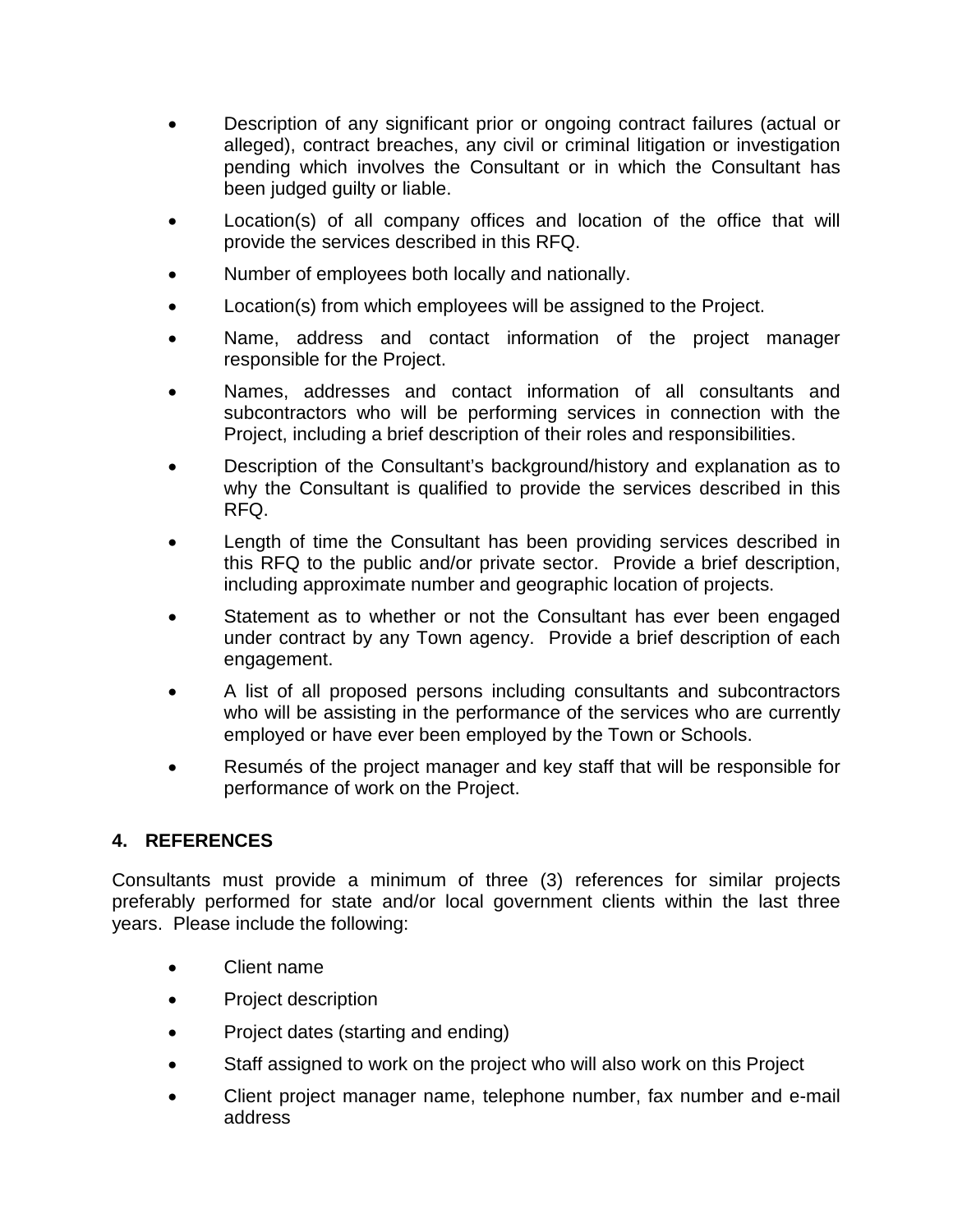#### **5. GENERAL INSTRUCTIONS**

A. The Town will only accept questions, in writing, via e-mail regarding this RFQ until May 2, 2018. Please provide company name, address, phone number, e-mail address and contact person when submitting questions. Questions regarding the RFQ shall be received via e-mail, and submitted to:

> Richard Kotchko Purchasing Officer Town of Westport 203-341-1047 [rkotchko@westportct.gov](mailto:rkotchko@westportct.gov)

- B. Delivery of Responses. Each response must be enclosed in a sealed envelope which is clearly marked with a reference to this RFQ 18-916T. The envelope shall then be placed in an outer envelope which shall be securely sealed and addressed to the Finance Department, Room 313, Town Hall, 110 Myrtle Avenue, Westport, CT 06880. It shall bear the name and address of the Consultant and the designation of this RFQ.
	- i. The response shall be signed by an authorized official. The response shall also provide name, title, address, telephone number, fax number and email address for the individual, or individuals, with authority to negotiate and contractually bind the Consultant, and for those who may be contacted for the purpose of clarifying the information provided.
	- ii. Responses shall be received on Friday, May 11, 2018, no later than 11:00 a.m., at:

Finance Department Town Hall, Room 313 110 Myrtle Avenue Westport, CT 06880

No responses will be accepted after said hour.

- iii. E-mail or electronic attachments are not acceptable means of submitting a response and will be rejected as non-conforming.
- iv. Responses will be opened immediately after the submission deadline in a Town Hall conference room. No decisions will be made at that time.

**THE TOWN WILL REJECT RESPONSES WHICH ARE SUBSTANTIALLY INCOMPLETE, AND WILL NOT ALLOW THE SUBMISSION OF ANY ADDITIONAL WRITTEN INFORMATION AFTER THE RFQ DEADLINE.**

**THE TOWN RESERVES THE RIGHT TO WAIVE ANY DEFECTS AND INFORMALITY IN ANY RESPONSE, TO REJECT ANY OR ALL RESPONSES FOR WHATEVER REASON AND TO ACCEPT THAT RESPONSE DEEMED TO BE IN THE BEST INTEREST OF THE TOWN.**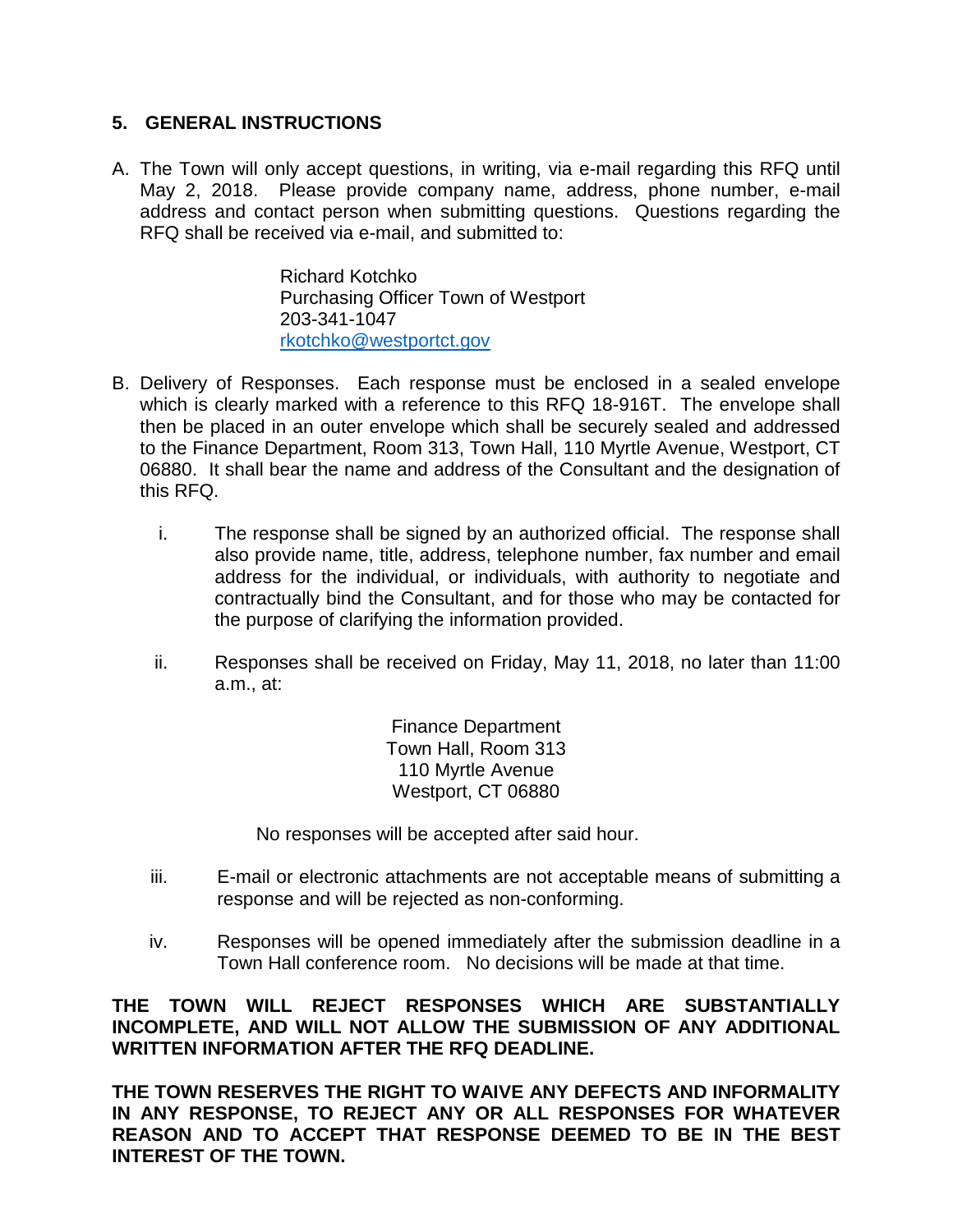#### **THE TOWN RESERVES THE RIGHT TO REJECT ANY RESPONSE IF THE EVIDENCE SUBMITTED BY OR INVESTIGATION OF THE CONSULTANT FAILS TO SATISFY THE TOWN THAT THE CONSULTANT IS PROPERLY QUALIFIED TO PERFORM THE SERVICES.**

#### **6. RFQ TIMELINE**

| Description                                     | DATE/TIME |                    |
|-------------------------------------------------|-----------|--------------------|
| Deadline for submitting questions               | 5/2/18    | 4:30 p.m.          |
| Answers to all questions submitted available by | 5/4/18    | 3:30 p.m.          |
| Deadline for response                           |           | 5/11/18 11:00 a.m. |

The above dates represent a tentative schedule of events. The Town reserves the right to modify the above dates at any time, with appropriate notice to prospective Vendors.

#### **7. ADDITIONAL RESPONSE REQUIREMENTS**

- Provide one (1) signed original, two (2) identical hard copies and one electronic version.
- Responses must be received at the address indicated above no later than date and time indicated above. Vendors may deliver their responses any time prior to the deadline.
- Responses that arrive after the time and date indicated above or are submitted to an office other than the one indicated below WILL NOT BE ACCEPTED by the Town.
- The Town will not be held responsible for envelopes mishandled as a result of not being properly prepared. Responses may be modified by written notice provided such notice is received prior to the RFQ submission deadline.
- Responses are to be prepared in such a way as to provide a straightforward, concise delineation of capabilities to satisfy the requirements of this RFQ. Emphasis should be concentrated on conformance to the RFQ instructions, responsiveness to the RFQ requirements, and on completeness and clarity of content.

## **8. EVALUATION AND AWARD PROCESS**

- The Town will select one or more Consultants to be interviewed by representatives of the Town's selection committee for this project. The number of Consultants interviewed will be solely within the discretion of the Town.
- Each Consultant selected for an interview will be required to submit on or before the interview date a detailed written fee proposal including the following information.
	- For PHASE I, the fee shall be indicated as a fixed dollar amount.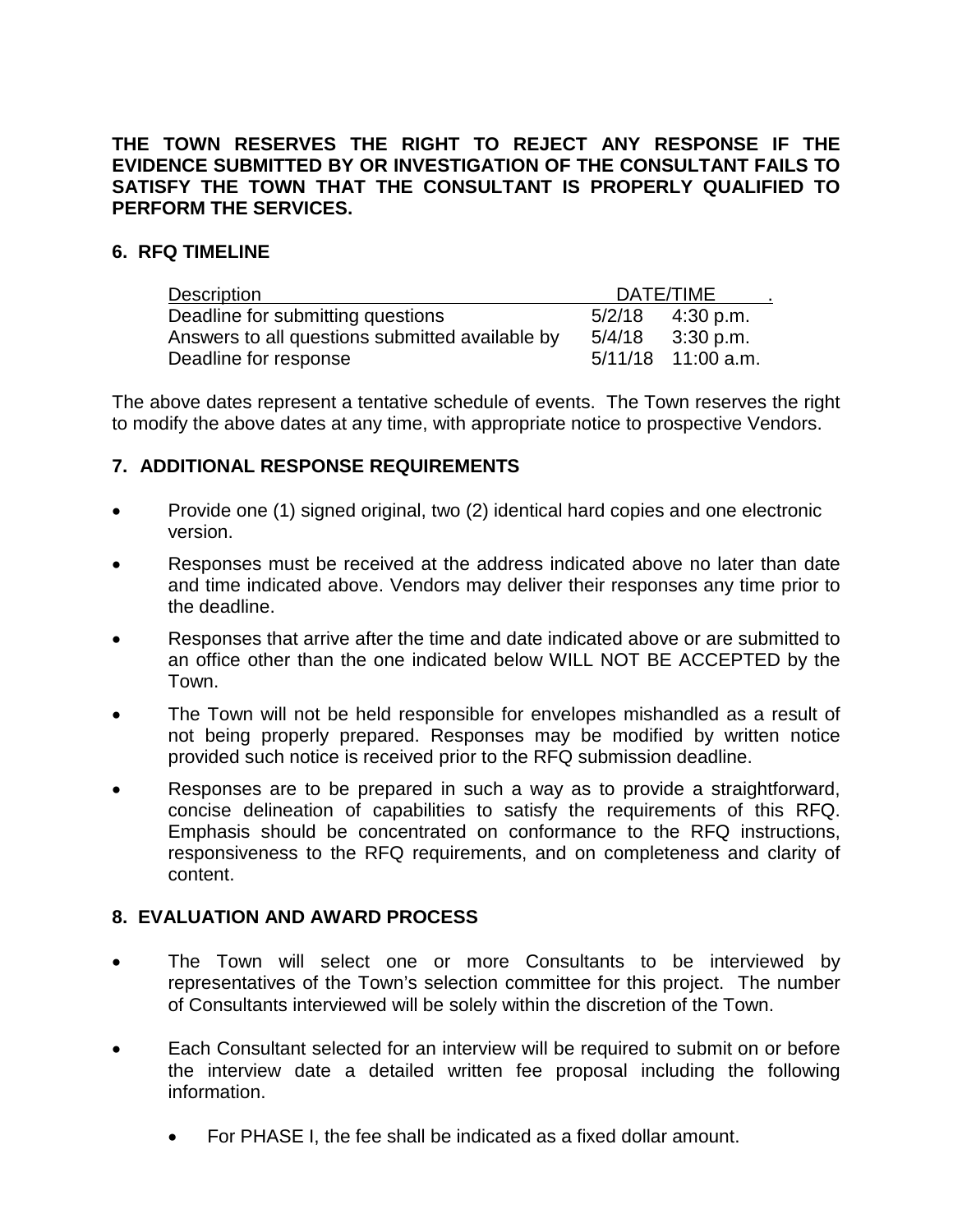- For PHASE II, the fee shall be indicated as a fixed dollar amount
- The evaluation of the responses by the prospective Consultants will be performed by representatives of the Town's selection committee for this project which will conduct interviews with selected prospective Consultants and make recommendations to the Board of Selectmen.
- The Town's selection of a Consultant will be based on the qualifications of the firm, the experience of the key personnel, consultants and subcontractors with similar projects, the fees and other considerations as the Town deems appropriate.
- At the conclusion of the interview process, the Town will rank the top three interviewed Consultants in priority order. The Town will attempt to negotiate with the first ranked Consultant a fair and equitable fee consistent with the scope of the professional services required for the Project. If a fee cannot be agreed upon with the first ranked Consultant, the Town will terminate the negotiations and repeat the notification and negotiation process with the second ranked Consultant on the priority list. If a fee cannot be agreed upon with the second ranked Consultant, the process will be repeated with the third ranked Consultant. If a fee cannot be agreed upon with the third ranked Consultant, the Town will review the history of the negotiations and make appropriate determinations, including program adjustments so as to lead to a negotiated contract with one of the interviewed Consultants. Renegotiation with the Consultants will be carried out in the original priority order. The negotiation process will continue until a fee has been agreed to by the Town and one of the interviewed Consultants.

#### **EXHIBIT A**

## **INSURANCE REQUIREMENTS:**

#### **A. Workers Compensation:**

Vendor shall provide workers compensation insurance required by law with employer's liability limits for at least the amount**s** of liability for bodily injury by accident of \$500,000 each accident and bodily injury by disease of \$500,000 each employee and a policy limit by disease of \$500,000.

#### **B. Commercial General Liability Insurance:**

Vendor shall provide a commercial general liability insurance policy with an edition date of 1986. Limits should be at least: Bodily injury and property damage with an occurrence limit of \$500,000: Personal and advertising injury limit of \$500,000 per occurrence: General aggregate limit of \$1,000,000.

#### **C. Commercial Automobile Insurance:**

Vendor shall provide a commercial automobile insurance for any owned autos (symbol 1 or equivalent) in the amount of \$1,000,000 each accident covering bodily injury and property damage on a combined single limit basis. Such